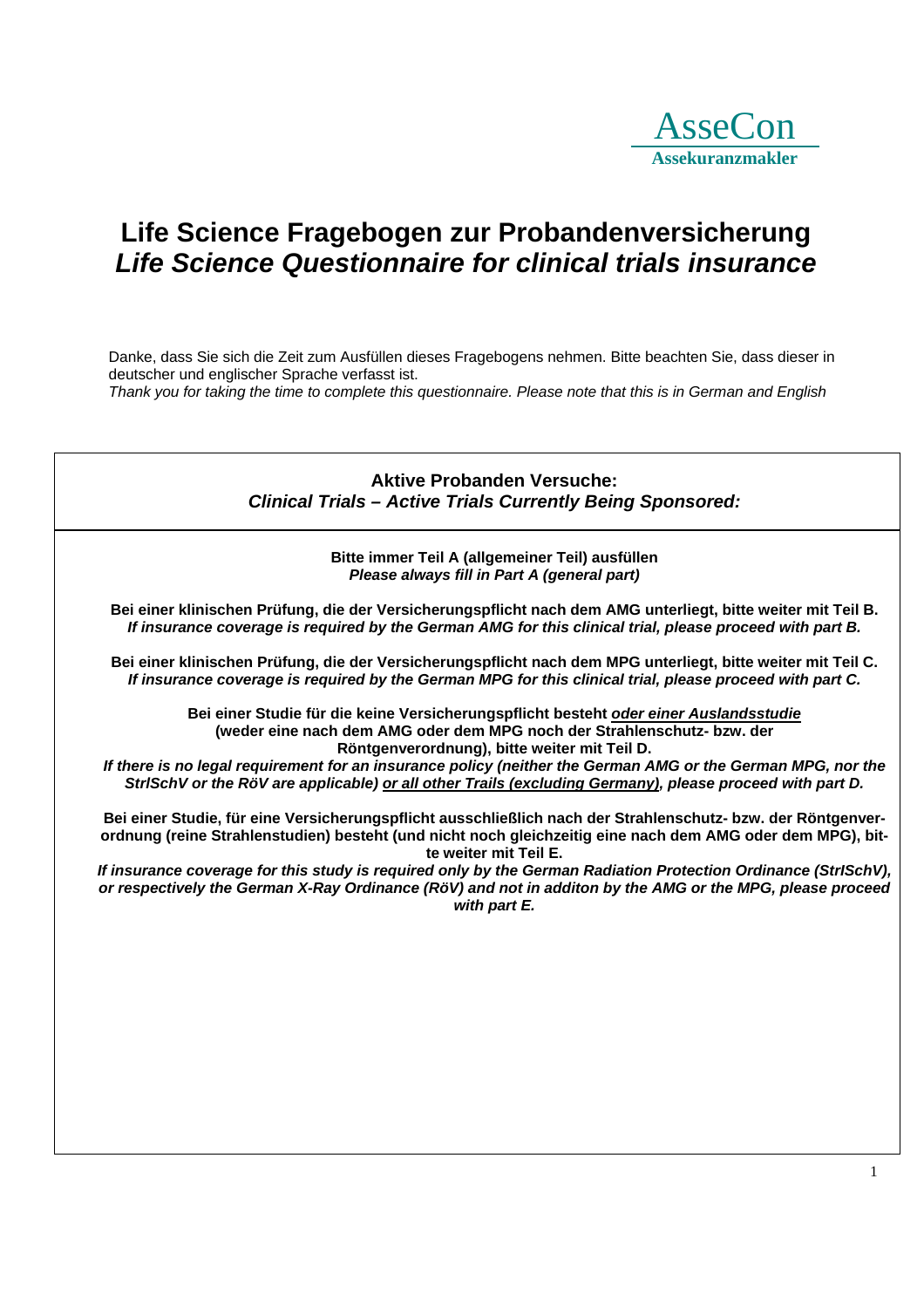

| А. | <b>General Information Allgemeine Informationen</b>                                                                                                                                                                                                                                                                                                                                                                                                                                    |  |
|----|----------------------------------------------------------------------------------------------------------------------------------------------------------------------------------------------------------------------------------------------------------------------------------------------------------------------------------------------------------------------------------------------------------------------------------------------------------------------------------------|--|
| 1. | Name und Anschrift des Sponsors oder Auftraggebers<br>und Versicherungsnehmer der klinischen Studie:<br>Name and address of the sponsor or principal and po-<br>licy holder of the clinical trial:                                                                                                                                                                                                                                                                                     |  |
| 2. | Titel/Bezeichnung der klinischen Prüfung bzw. For-<br>schungsstudie -einschließlich Protokoll-Nr. und<br>EUDRA-CT-Nr. (bei AMG-Studien) oder DIMDI-Nr. (bei<br>MPG-Studien) Title of the clinical trial or respectively<br>the research investigation -incl. Protocol-No., and EU-<br>DRA-CT-No. (for drug testing) or D1MDI-No. (for med-<br>ical device testing):                                                                                                                    |  |
| 3. | Postanschrift, sofern abweichend und<br>Web Seite:<br>Mailing Address: (if different) and<br><b>Web Site Address</b>                                                                                                                                                                                                                                                                                                                                                                   |  |
| 4. | Datum des Beginns und der Beendigung der klinischen<br>Prüfung:<br>Inception and expiry date of the study:<br>Wird dasselbe Studienprotokoll auch im Ausland<br>durchgeführt, d.h. handelt es sich um eine multinatio-<br>nale Studie?<br>Is the study protocol also carried out in foreign coun-<br>tries, i.e. is it a multinational study?<br>Wenn ja bitte je Land ein gesonderten Fragebogen<br>ausfüllen.<br>If yes, an extra questionnaire has to be filled out per<br>country. |  |
| 5. | Einsatz-/Behandlungsdauer beim Probanden / Patien-<br>ten:<br>Duration of treatment or use on a participant / patient                                                                                                                                                                                                                                                                                                                                                                  |  |
| 6. | Ist eine Nachbehandlung/Nachbeobachtung im Rah-<br>men der klinischen Prüfung<br>vorgesehen? Wie lange dauert sie?<br>Is there a post-treatment or observation (follow-up<br>phase) planned within the clinical trial? If so, how long<br>is the duration?                                                                                                                                                                                                                             |  |
| 7. | Voraussichtliche Anzahl der teilnehmenden Proban-<br>den/Patienten und Land, davon Placebo Behandlun-<br>gen:<br>Estimated number of participants and countries per pa-<br>tients, how many placebo treatment?:                                                                                                                                                                                                                                                                        |  |
| 8. | Wurde/Wird ein Prüfplan erstellt?<br>Is there/will there be a study protocol?                                                                                                                                                                                                                                                                                                                                                                                                          |  |
| 9. | Welche Ethikkommission wurde/wird eingeschaltet?<br>(Falls vorhanden, bitte zustimmende Bewertung der<br>Ethikkommission einreichten.) Name of the ethics<br>committee involved? (Please let us have the agreeing<br>evaluation of the ethics committee, if you have already<br>received it.)                                                                                                                                                                                          |  |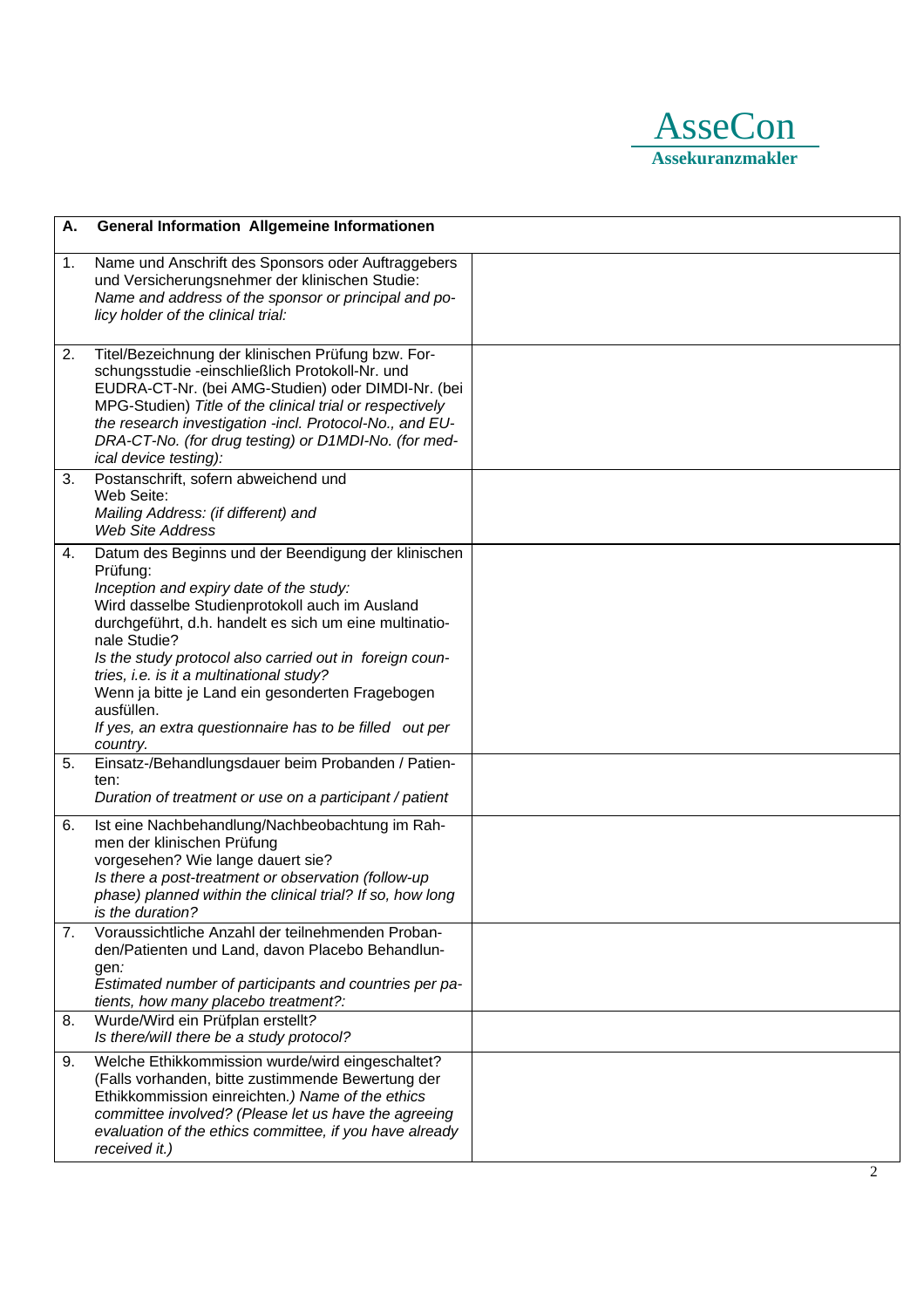

| 10. Besteht eine Versicherungspflicht nach dem Arzneimit-<br>telgesetz (AMG), dem Medizinproduktegesetzt (MPG)<br>oder der Strahlenschutz (StrISchV) -bzw. der Röntgen-<br>verordnung (RöV)? Wenn ja, welches Gesetz findet<br>Anwendung?<br>Does the law require insurance according to the Ger-<br>man Pharmaceutical Act (AMG) the German Medical<br>Devices Act (MPG) or the German Radiation Protec-<br>tion Ordinance (StrISchV) or respectively the German<br>X-Ray Ordinance (RöV)? If yes, which law applies? |     |           |
|------------------------------------------------------------------------------------------------------------------------------------------------------------------------------------------------------------------------------------------------------------------------------------------------------------------------------------------------------------------------------------------------------------------------------------------------------------------------------------------------------------------------|-----|-----------|
| 11. Do you have any past, present or planned association with any of the following?<br>If yes, please provide Details/ Wenn ja, bitte Details angeben:                                                                                                                                                                                                                                                                                                                                                                 | Yes | <b>No</b> |
| Antikonvulsiva                                                                                                                                                                                                                                                                                                                                                                                                                                                                                                         |     |           |
| Antikonzeptiva                                                                                                                                                                                                                                                                                                                                                                                                                                                                                                         |     |           |
| Botulinumtoxin                                                                                                                                                                                                                                                                                                                                                                                                                                                                                                         |     |           |
| Bupropion.                                                                                                                                                                                                                                                                                                                                                                                                                                                                                                             |     |           |
| Cisaprid                                                                                                                                                                                                                                                                                                                                                                                                                                                                                                               |     |           |
| Clopidogrel                                                                                                                                                                                                                                                                                                                                                                                                                                                                                                            |     |           |
| Cox-2 Hemmer                                                                                                                                                                                                                                                                                                                                                                                                                                                                                                           |     |           |
| Dexfenfluramin                                                                                                                                                                                                                                                                                                                                                                                                                                                                                                         |     |           |
| Di(2-ethylhexyl)phthalat (DEHP)                                                                                                                                                                                                                                                                                                                                                                                                                                                                                        |     |           |
| Diazepine, Oxazepine oder Thiazepine                                                                                                                                                                                                                                                                                                                                                                                                                                                                                   |     |           |
| Diethylstilbestrol (DES)                                                                                                                                                                                                                                                                                                                                                                                                                                                                                               |     |           |
| Dopaminagonisten                                                                                                                                                                                                                                                                                                                                                                                                                                                                                                       |     |           |
| Ephedra or Ephedrin                                                                                                                                                                                                                                                                                                                                                                                                                                                                                                    |     |           |
| Fenfluramin                                                                                                                                                                                                                                                                                                                                                                                                                                                                                                            |     |           |
| Fibrate / Produkte, die Fibrate enthalten                                                                                                                                                                                                                                                                                                                                                                                                                                                                              |     |           |
| Geburtenkontroll- oder Fertilitätsprodukte                                                                                                                                                                                                                                                                                                                                                                                                                                                                             |     |           |
| HMG-CoA-Reduktase-Hemmer                                                                                                                                                                                                                                                                                                                                                                                                                                                                                               |     |           |
| Hormonersatzpräparate                                                                                                                                                                                                                                                                                                                                                                                                                                                                                                  |     |           |
| Hydroquinon                                                                                                                                                                                                                                                                                                                                                                                                                                                                                                            |     |           |
| Hydroxychinolin Derivat Produkte                                                                                                                                                                                                                                                                                                                                                                                                                                                                                       |     |           |
| Impfstoffe                                                                                                                                                                                                                                                                                                                                                                                                                                                                                                             |     |           |
| Infusionspumpen                                                                                                                                                                                                                                                                                                                                                                                                                                                                                                        |     |           |
| Isotretinoin                                                                                                                                                                                                                                                                                                                                                                                                                                                                                                           |     |           |
| Kava (Piper methysticum)                                                                                                                                                                                                                                                                                                                                                                                                                                                                                               |     |           |
| Latex Handschuhe                                                                                                                                                                                                                                                                                                                                                                                                                                                                                                       |     |           |
| L-Tryptophan                                                                                                                                                                                                                                                                                                                                                                                                                                                                                                           |     |           |
| Metaclopramide                                                                                                                                                                                                                                                                                                                                                                                                                                                                                                         |     |           |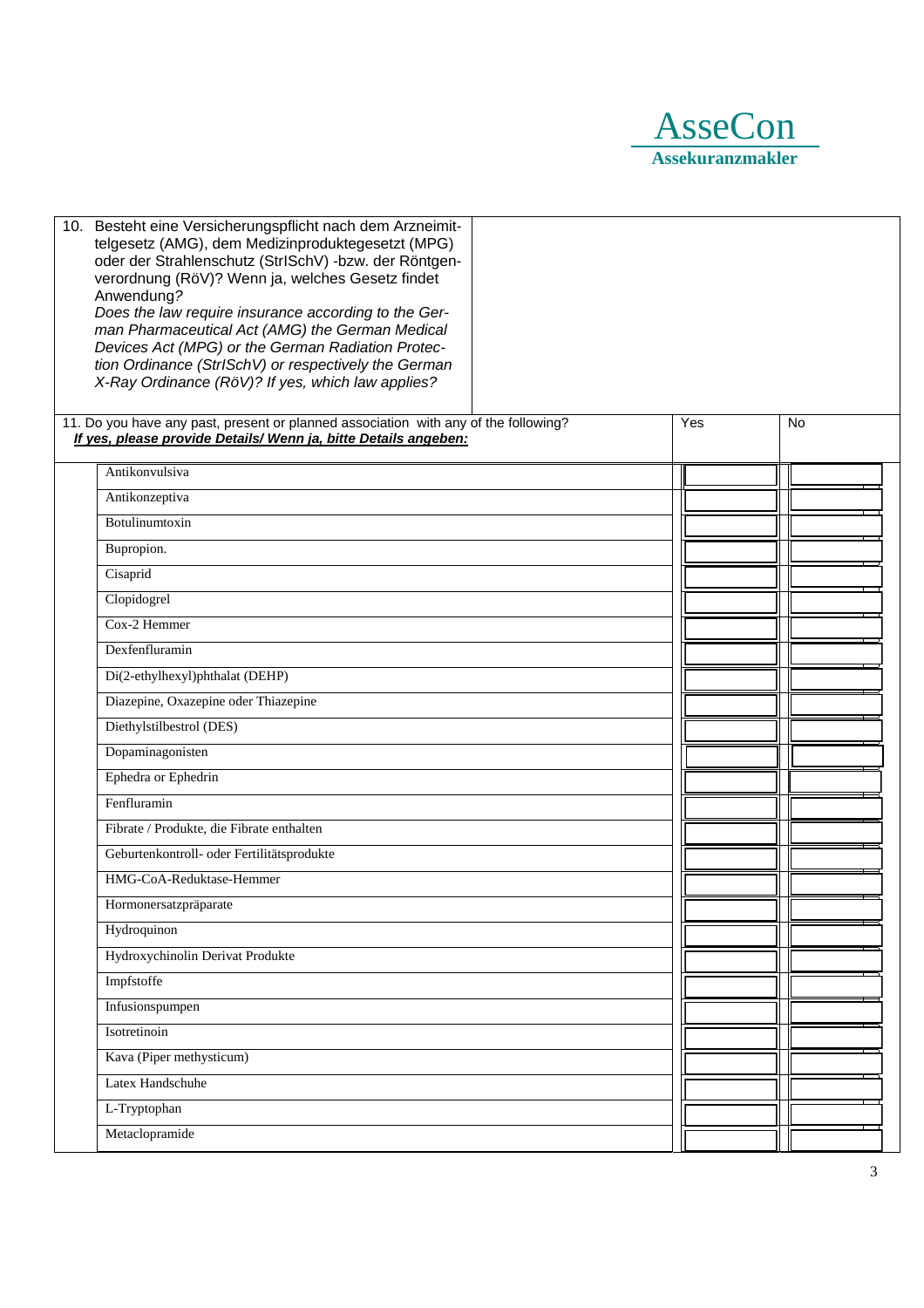

| Orlistat                                                                                                                                                                     |     |                |
|------------------------------------------------------------------------------------------------------------------------------------------------------------------------------|-----|----------------|
| Phentermin                                                                                                                                                                   |     |                |
| Phenylpropanolamine (PPA)                                                                                                                                                    |     |                |
| Potenzmittel                                                                                                                                                                 |     |                |
| Quecksilber                                                                                                                                                                  |     |                |
| Remoxiprid                                                                                                                                                                   |     |                |
| Risperidone                                                                                                                                                                  |     |                |
| Selektive Serotonin-Wiederaufnahmehemmer (SSRI = Selective Serotonin Reuptake Inhibitor)                                                                                     |     |                |
| Serotonin- und Noradrenalin- Wiederaufnahmehemmer (SNRI = Serotonin and Norepinephrine<br>Reuptake Inhibitor)                                                                |     |                |
| Silikon, aber nur soweit dieses als medizinisches Präparat für Implantationen genutzt wird                                                                                   |     |                |
| Thalidomid                                                                                                                                                                   |     |                |
| Thiazolidinedione                                                                                                                                                            |     |                |
| Thimerosal / Thiomersal                                                                                                                                                      |     |                |
| Troglitazon                                                                                                                                                                  |     |                |
| Varenclinine                                                                                                                                                                 |     |                |
| 1.1. Dietary Supplements - Do you have any past, present or planned association with any of the following?<br>If yes, please provide Details/Wenn ja, bitte Details angeben: | Yes | N <sub>o</sub> |
| Androstenedione                                                                                                                                                              |     |                |
| Aristolochic Acid                                                                                                                                                            |     |                |
| <b>Bitter Orange</b>                                                                                                                                                         |     |                |
| Chaparral                                                                                                                                                                    |     |                |
| Comfrey                                                                                                                                                                      |     |                |
| Creatine                                                                                                                                                                     |     |                |
| Gamma Hydroxy Butyrate/Gamma Butyrate                                                                                                                                        |     |                |
| Germander                                                                                                                                                                    |     |                |
| Jin Bu Haun                                                                                                                                                                  |     |                |
| Kava Kava or Piper Methysticum                                                                                                                                               |     |                |
| Lobelia                                                                                                                                                                      |     |                |
| Phenylalanine                                                                                                                                                                |     |                |
| Stephania/Magnolia                                                                                                                                                           |     |                |
| St. John's Wort                                                                                                                                                              |     |                |
| Tiratricol/Triiodothyroacetic Acid                                                                                                                                           |     |                |
| <b>Usnic Acid</b>                                                                                                                                                            |     |                |
| Yohimbe                                                                                                                                                                      |     |                |
|                                                                                                                                                                              |     |                |
|                                                                                                                                                                              |     |                |
|                                                                                                                                                                              |     |                |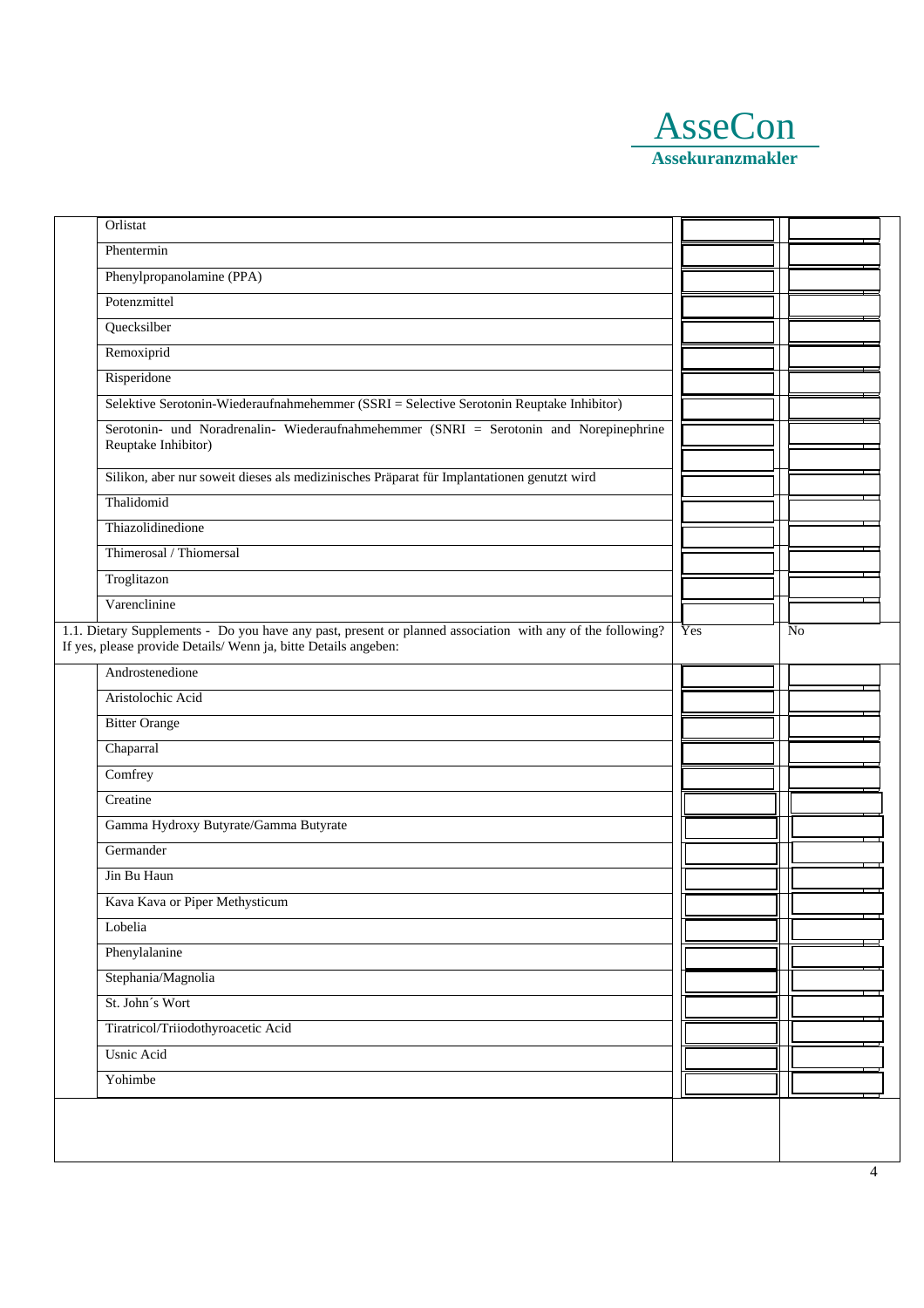

|                                                                                                                                 | 11. Bestand ein Zusammenhang mit Produkten tierischen Ursprungs, oralen Kontrazeptiva, Impfstoffen, Abmagerungsmit-<br>teln, psychoaktiven Produkten, Produkten mit bekannter Teratogenität, Produkte bekannter Mutagenität, Produkte mit<br>bekannter Karzinogenität, Implantaten?<br>Does the trial have association with any of the following: animal derived products, oral contraceptives, vaccines, weight |  |
|---------------------------------------------------------------------------------------------------------------------------------|------------------------------------------------------------------------------------------------------------------------------------------------------------------------------------------------------------------------------------------------------------------------------------------------------------------------------------------------------------------------------------------------------------------|--|
|                                                                                                                                 | reduction products, psycho tropic products, products that are known teratogens, products that are known mutagens<br>products that are known carcinogens, implants?                                                                                                                                                                                                                                               |  |
|                                                                                                                                 | Wenn ja, bitte Details angeben/If yes, please provide Details:                                                                                                                                                                                                                                                                                                                                                   |  |
|                                                                                                                                 | 12. Verlangen Sie von Ihren CRO (Clinical Research Organisation), dass diese nach der Helsinki De-<br>klaration arbeiten?                                                                                                                                                                                                                                                                                        |  |
|                                                                                                                                 | Do you require the Ethics Committees used to be in conformity with the Helsinki<br>Declaration?                                                                                                                                                                                                                                                                                                                  |  |
|                                                                                                                                 | 13. Stellen Sie sicher, dass alle Patienteneinverständniserklärungen der Helsinki Deklaration entspre-<br>chen?                                                                                                                                                                                                                                                                                                  |  |
|                                                                                                                                 | Do you ensure that all Informed Consent Documents comply with the Helsinki declaration?                                                                                                                                                                                                                                                                                                                          |  |
|                                                                                                                                 | 14. Lassen Sie alle Dokumente Patienteneinverständniserklärungen nach einem anerkannten Verfah-                                                                                                                                                                                                                                                                                                                  |  |
|                                                                                                                                 | ren, z.B. dem "Flesch-Kincaid Grade Level Scoring", auf Lesbarkeit und Verständlichkeit prüfen                                                                                                                                                                                                                                                                                                                   |  |
|                                                                                                                                 | Do you put all Informed Consent Documents through well-established readability testing (for exam-<br>ple the Flesch-Kincaid Grade Level Scoring or equivalent)?                                                                                                                                                                                                                                                  |  |
|                                                                                                                                 | 15. Setzen Sie im Rahmen des Prozesses zur Einverständnis-Erklärung Hilfsmittel ein wie z.B. Videos?                                                                                                                                                                                                                                                                                                             |  |
|                                                                                                                                 | Do you use other means of explanation (eg information videos) as part of the informed consent pro-<br>cess?                                                                                                                                                                                                                                                                                                      |  |
|                                                                                                                                 | 16. Wie stellen Sie schlussendlich sicher, dass die Patienteninformaton / Patienteneinverständnis-                                                                                                                                                                                                                                                                                                               |  |
|                                                                                                                                 | Erklärung von der Versuchsperson klar und eindeutig verstanden wird?                                                                                                                                                                                                                                                                                                                                             |  |
|                                                                                                                                 | How do you finally ensure that the informed consent form is clearly understood by the<br>subject as required in the Helsinki declaration?                                                                                                                                                                                                                                                                        |  |
|                                                                                                                                 |                                                                                                                                                                                                                                                                                                                                                                                                                  |  |
| Schadensverlauf in der Vergangenheit? Wenn ja bitten wir um Details.<br>Loss History Clinical Trials ? If yes, we need details. |                                                                                                                                                                                                                                                                                                                                                                                                                  |  |
|                                                                                                                                 |                                                                                                                                                                                                                                                                                                                                                                                                                  |  |
|                                                                                                                                 |                                                                                                                                                                                                                                                                                                                                                                                                                  |  |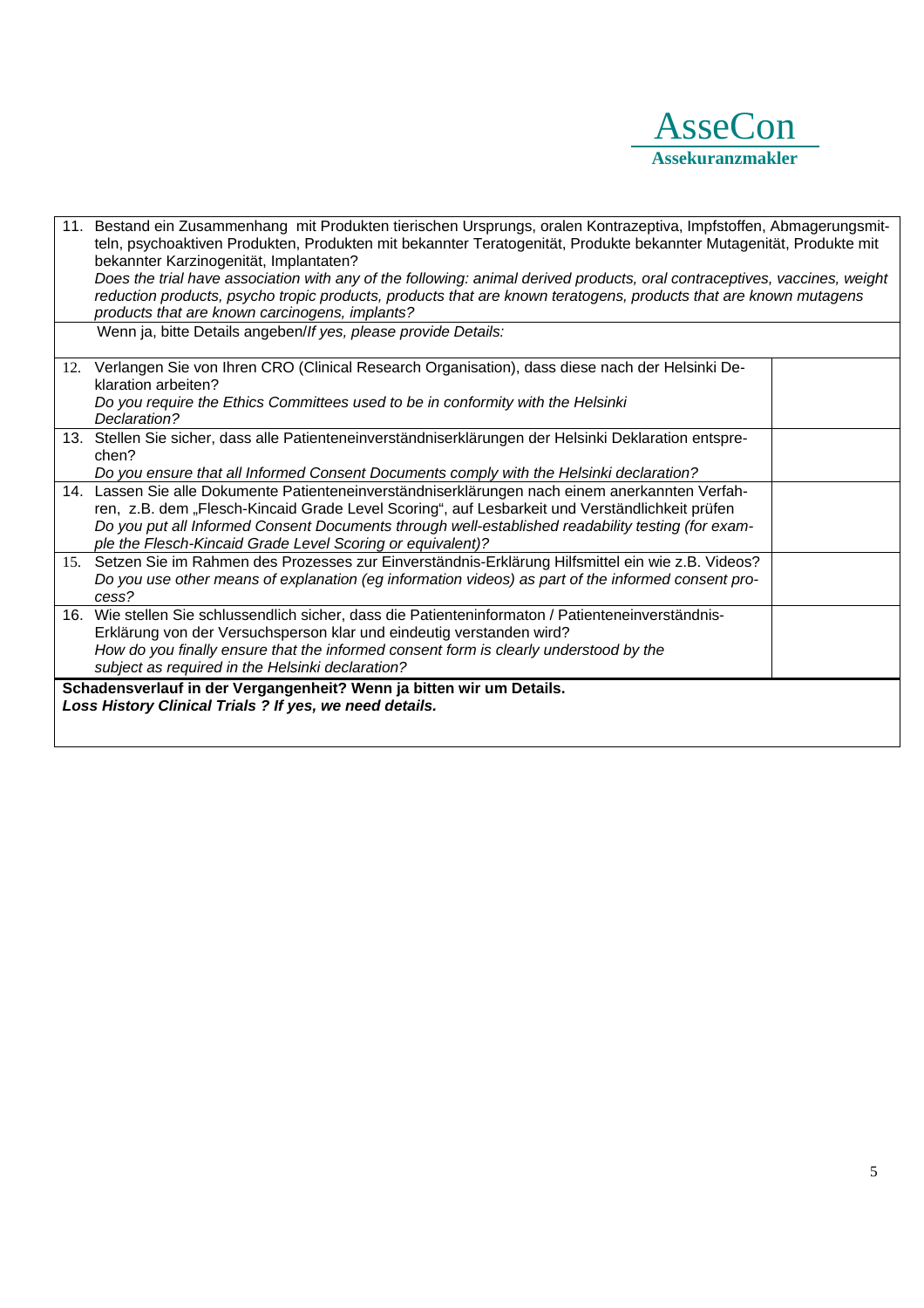

## **Bitte legen Sie diesem Fragebogen die folgenden Unterlagen bei:**  *Please also provide the following documents***:**

## **Prüfplan oder Investigator Brochure, Patienteninformation und Patienteneinverständniserklärungen für laufende klinische Versuche, die gesponsert wurden.**  *Protocol oder Investigator Brochure, Patient Information and Informed Consent Forms for currently conducted human clinical trials sponsored by you*

Dem unterzeichnenden **bevollmächtigten Antragsteller** sind keine weiteren relevanten Tatsachen bekannt, welche die Entscheidung des Versicherers über diesen Antrag beeinflussen könnten, und er versichert, dass die hier getroffenen Aussagen wahr, richtig und vollständig sind. Der Unterzeichnende nimmt zur Kenntnis und stimmt zu, dass sich die Gesellschaft bei ihrer Entscheidung, über Annahme oder Ablehnung dieses Antrags und Gewährung von Versicherung auf diese Angaben berufen muss.

*The undersigned authorised officer of the applicant knows of no other relevant facts which might affect the Company's judgment when considering this application and represents that the statements herein are true, accurate, and complete. The undersigned understands and agrees that the company is relying on such statements in determining whether or not to accept this application and provide insurance.* 

Der Unterzeichner erklärt für alle natürlichen und juristischen Personen, für die Versicherungsschutz beantragt wird, dass alle in diesem Antrag und in den Anlagen gemachten Angaben nach vernünftiger Nachforschung und nach bestem Wissen und Gewissen vollständig und wahr sind. Der Versicherer, nachfolgend Gesellschaft genannt, ist berechtigt, jegliche Nachforschungen zu betreiben, die im Zusammenhang mit der Risikoanalyse stehen. Es wird vereinbart, dass dieser Antrag die Basis darstellt, aufgrund derer ein Versicherungsvertrag ausgefertigt werden kann.

Ergeben sich vor dem Zeitpunkt des Inkrafttretens einer beantragten Versicherung wesentliche Änderungen zu den in diesem Fragebogen oder in den Anlagen gemachten Angaben, so ist der Antragsteller verpflichtet, die Gesellschaft darüber zu unterrichten. Die Gesellschaft hat in diesem Fall das Recht, ein Angebot zu modifizieren oder ganz zurückzunehmen.

## **Hinweis auf Rechtsfolgen bei unzutreffenden Angaben:**

Sämtliche abgefragten Informationen und abzugebenden Erklärungen stellen für den Versicherer für den Abschluss eines Versicherungsvertrages oder für den Abschluss eines Versicherungsvertrages mit einem bestimmten Inhalt erhebliche Gefahrumstände dar. Dies gilt auch für weitere vor Vertragsannahme durch den Versicherer in Textform gestellte Fragen. Gemäß § 19 des Versicherungsvertragsgesetzes kann dem Versicherer bei einer Verletzung der Anzeigepflicht in Ansehung erheblicher Gefahrumstände durch die Versicherungsnehmerin ein Recht zum Rücktritt, zur Kündigung oder zur Anpassung der Vertragsbedingungen zustehen.

Verändern sich Gefahrumstände während der Laufzeit des Versicherungsvertrages, gelten diese als erheblich und nicht als den Umständen nach mitversichert im Sinne des § 27 des Versicherungsvertragsgesetzes, wenn sich eine diesbezügliche Anzeigepflicht aus den Versicherungsbedingungen ergibt oder im Fragebogen danach gefragt wird.

| Name und Unterschrift des Antragstellers inklusive<br><b>Firmenstempel</b><br>Name, and signature of the applicant including<br>stamp | <b>Datum</b><br><b>Date</b> |
|---------------------------------------------------------------------------------------------------------------------------------------|-----------------------------|
|                                                                                                                                       |                             |
| <b>Funktion des Unterzeichnenden</b>                                                                                                  | <b>Titel</b>                |
| <b>Position of undersigned</b>                                                                                                        | <b>Title</b>                |
|                                                                                                                                       |                             |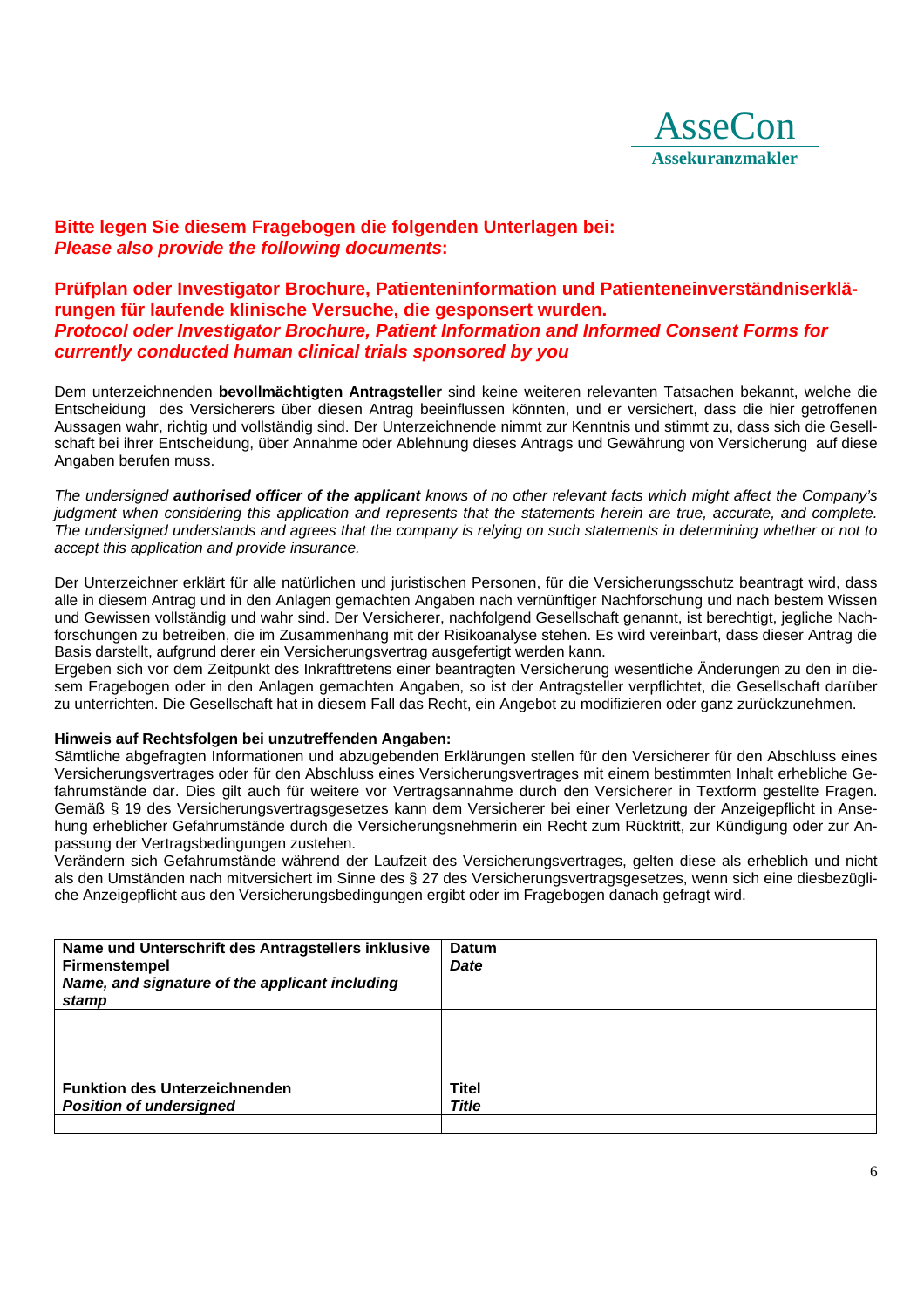

| B                                                                                                                                                                                                                                                                                                                                                                                                                                                                                                                                                                                                                                                                                                                             |  |  |
|-------------------------------------------------------------------------------------------------------------------------------------------------------------------------------------------------------------------------------------------------------------------------------------------------------------------------------------------------------------------------------------------------------------------------------------------------------------------------------------------------------------------------------------------------------------------------------------------------------------------------------------------------------------------------------------------------------------------------------|--|--|
| Nur auszufüllen bei einer klinischen Prüfung, die der Versicherungspflicht nach dem AMG unterliegt                                                                                                                                                                                                                                                                                                                                                                                                                                                                                                                                                                                                                            |  |  |
| Applicable only if insurance coverage is reguired by the German Pharmaceutical Act (AMG)                                                                                                                                                                                                                                                                                                                                                                                                                                                                                                                                                                                                                                      |  |  |
|                                                                                                                                                                                                                                                                                                                                                                                                                                                                                                                                                                                                                                                                                                                               |  |  |
| Dient die klinische Prüfung dazu, die klinischen, pharmakologischen oder pharmakokinetischen Wir-<br>1.<br>kungen eines Arzneimittels zu erforschen oder nachzuweisen oder Nebenwirkungen zu erfassen?<br>Is it the purpose of the study to investigate and prove the clinical and pharmacologic effects of a drug<br>or to record its side effects?                                                                                                                                                                                                                                                                                                                                                                          |  |  |
|                                                                                                                                                                                                                                                                                                                                                                                                                                                                                                                                                                                                                                                                                                                               |  |  |
| Dient die klinische Prüfung dazu, sich von der Unbedenklichkeit und Wirksamkeit des Arzneimittels zu<br>2.<br>überzeugen?<br>Is it the purpose of the study to make sure that the drug is harmless and effective?                                                                                                                                                                                                                                                                                                                                                                                                                                                                                                             |  |  |
|                                                                                                                                                                                                                                                                                                                                                                                                                                                                                                                                                                                                                                                                                                                               |  |  |
| Name des zu prüfenden Arzneimittels oder Wirkstoffs:<br>3.<br>Name of the drug/substance:                                                                                                                                                                                                                                                                                                                                                                                                                                                                                                                                                                                                                                     |  |  |
|                                                                                                                                                                                                                                                                                                                                                                                                                                                                                                                                                                                                                                                                                                                               |  |  |
| 4. Werden Patienten während der klinischen Prüfung mit xenogene Zelltherapeutika, Gentransfer-<br>Arzneimittel oder Interferon behandelt? (Es kommt hierbei nicht darauf an, dass es sich bei diesen<br>Arzneimitteln um das Prüfpräparat handelt. Es reicht aus, dass diese Arzneimittel während der klini-<br>schen Prüfung - auch nicht studienbedingt - angewendet werden.) Wenn ja mit welchen?<br>During the study will the patients be treated with xenogenic cell-therapeutic drugs, drugs for genetic<br>transfer or Interferon? (It is not necessary that these drugs are the tested substance. It suffices that<br>the patients take these substances during the study.) If so, which of those drugs will be used? |  |  |
|                                                                                                                                                                                                                                                                                                                                                                                                                                                                                                                                                                                                                                                                                                                               |  |  |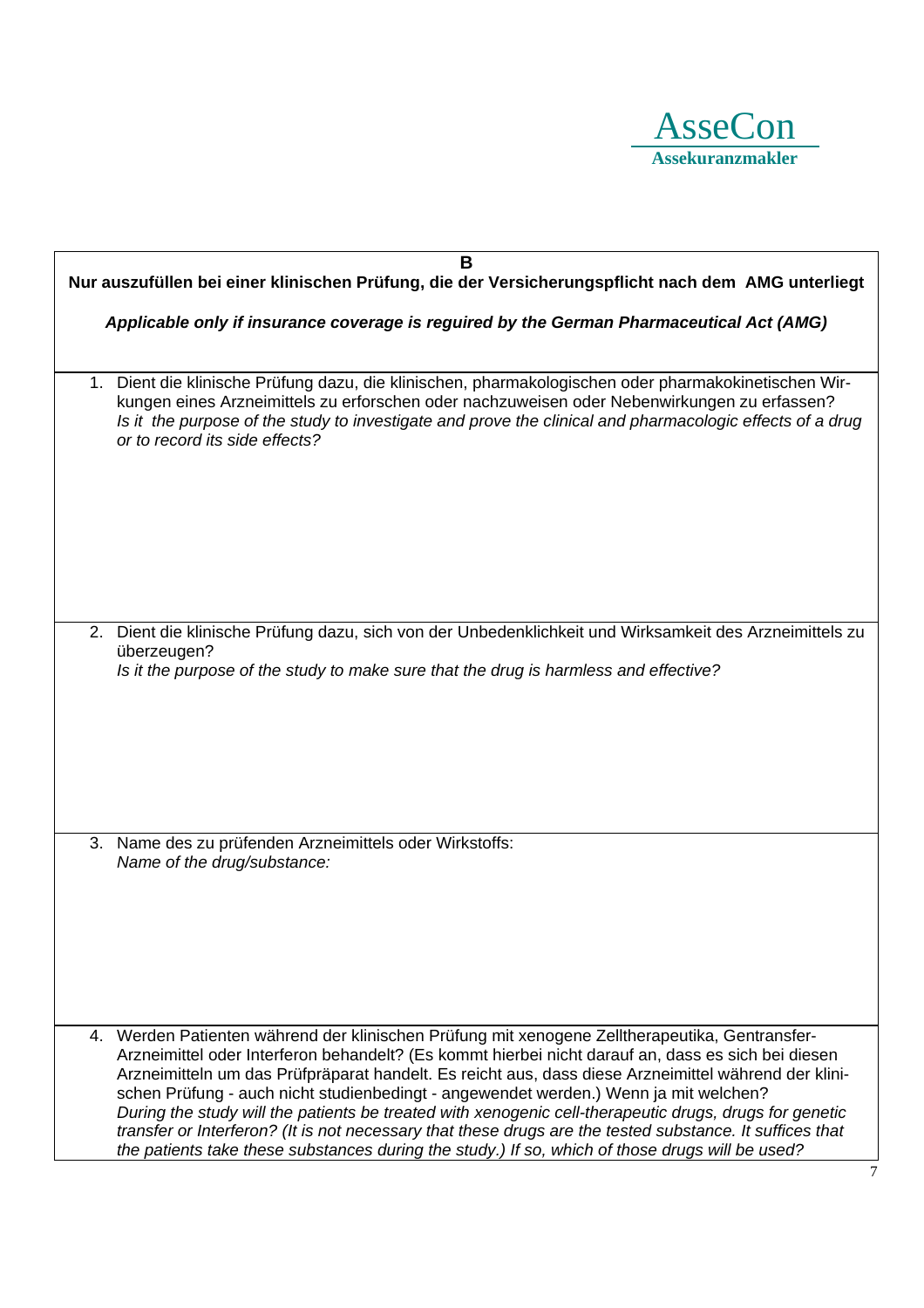

| 5. Wird bei der klinischen Prüfung<br>a) eine Xenotransplantation vorgenommen?<br>b) an schutzbedürftigen Patienten, wie z. B. generell kognitiven Schwächen oder Behinderungen,<br>Schwangere, Personen unter 18 Jahre, Gefangene oder Häftlinge, geplante Notfall Forschung? Wenn<br>ja, welche Personengruppe und warum?<br>Is there a<br>a) Xeno transplantation within the clinical trial?<br>b) Product vulnerable participant population e.g. cognitively impaired, pregnant, under<br>18 years of age, prisoners, planned emergency use research                                                                                             |
|------------------------------------------------------------------------------------------------------------------------------------------------------------------------------------------------------------------------------------------------------------------------------------------------------------------------------------------------------------------------------------------------------------------------------------------------------------------------------------------------------------------------------------------------------------------------------------------------------------------------------------------------------|
| 6. Wird der Prüfplan einer Bundesoberbehörde vorgelegt? Wann? Welcher? Warum ggf. nicht?<br>Will the study protocol be presented to the competent highest federal authorities? When? Which? If<br>not, why not?                                                                                                                                                                                                                                                                                                                                                                                                                                      |
| 7. Ist zusätzlich auch Versicherungsschutz gemäß der Verordnung über den Schutz vor Schäden durch<br>ionisierende Stahlen (StrISchV) oder der Verordnung über den Schutz vor Schäden durch Röntgen-<br>strahlen (RöV) zur Verfügung zu stellen? Für welche der beiden Verordnungen? (Bitte den Genehmi-<br>gungsbescheid des Bundesamtes für Strahlenschutzes einreichen)<br>Does the study also require insurance coverage according to the German Radiation Protection Ordi-<br>nance (StrlSchV) or respectively the German X-Ray Ordinance (RöV)? Which degree applies?<br>(Please submit the notification of the permission from the authority.) |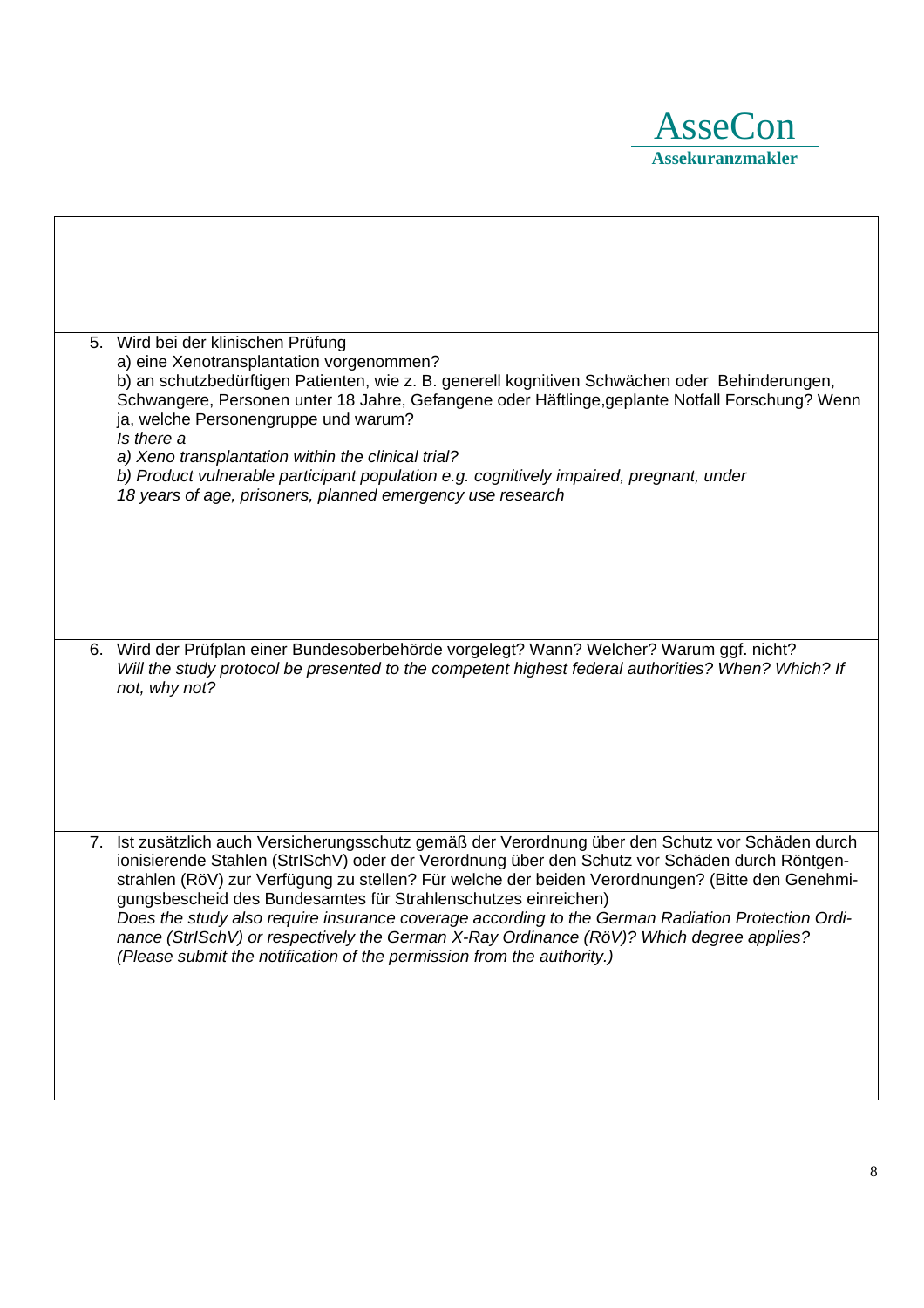

| 8. Welche Risiken sind mit der Durchführung der klinischen Prüfung und der dabei angewandten Arz-<br>neimittel und/oder Stoffe verbunden?<br>Which risks/side effects are associated with the performance of the clinical trial and the drugs/<br>substances used?                                                                               |
|--------------------------------------------------------------------------------------------------------------------------------------------------------------------------------------------------------------------------------------------------------------------------------------------------------------------------------------------------|
| C                                                                                                                                                                                                                                                                                                                                                |
| Nur auszufüllen bei einer klinischen Prüfung, die der Versicherungspflicht nach dem MPG unterliegt                                                                                                                                                                                                                                               |
| Applicable only if insurance coverage is required by the German Pharmaceutical Act (MPG)                                                                                                                                                                                                                                                         |
| Name/Art des zu prüfenden Medizinproduktes:<br>1.                                                                                                                                                                                                                                                                                                |
| Name/type of the medical device which will be investigated:                                                                                                                                                                                                                                                                                      |
|                                                                                                                                                                                                                                                                                                                                                  |
| 2. Wird die klinische Prüfung durchgeführt, um die Sicherheit und Leistungsfähigkeit des Medizinproduk-                                                                                                                                                                                                                                          |
| tes unter normalen Anwendungsbedingungen zu überprüfen?<br>Will the clinical trial be carried out in order to check the safety and capability of the medical device<br>under normal conditions of use?                                                                                                                                           |
| 3. Wird die klinische Prüfung zur Erlangung der CE-Kennzeichnung durchgeführt?                                                                                                                                                                                                                                                                   |
| Will the study be carried out in order to obtain the CE-certificate?                                                                                                                                                                                                                                                                             |
| 4. Falls eine CE-Kennzeichnung vorhanden ist: Wird die klinische Prüfung in der genehmigten Zweckbe-<br>stimmung durchgeführt? Wenn nein, für welche andere Zweckbestimmung?<br>If a CE-Certificate already exists: Is the study carried out within the authorized purpose? If not, for<br>which other purpose shall the medical device be used? |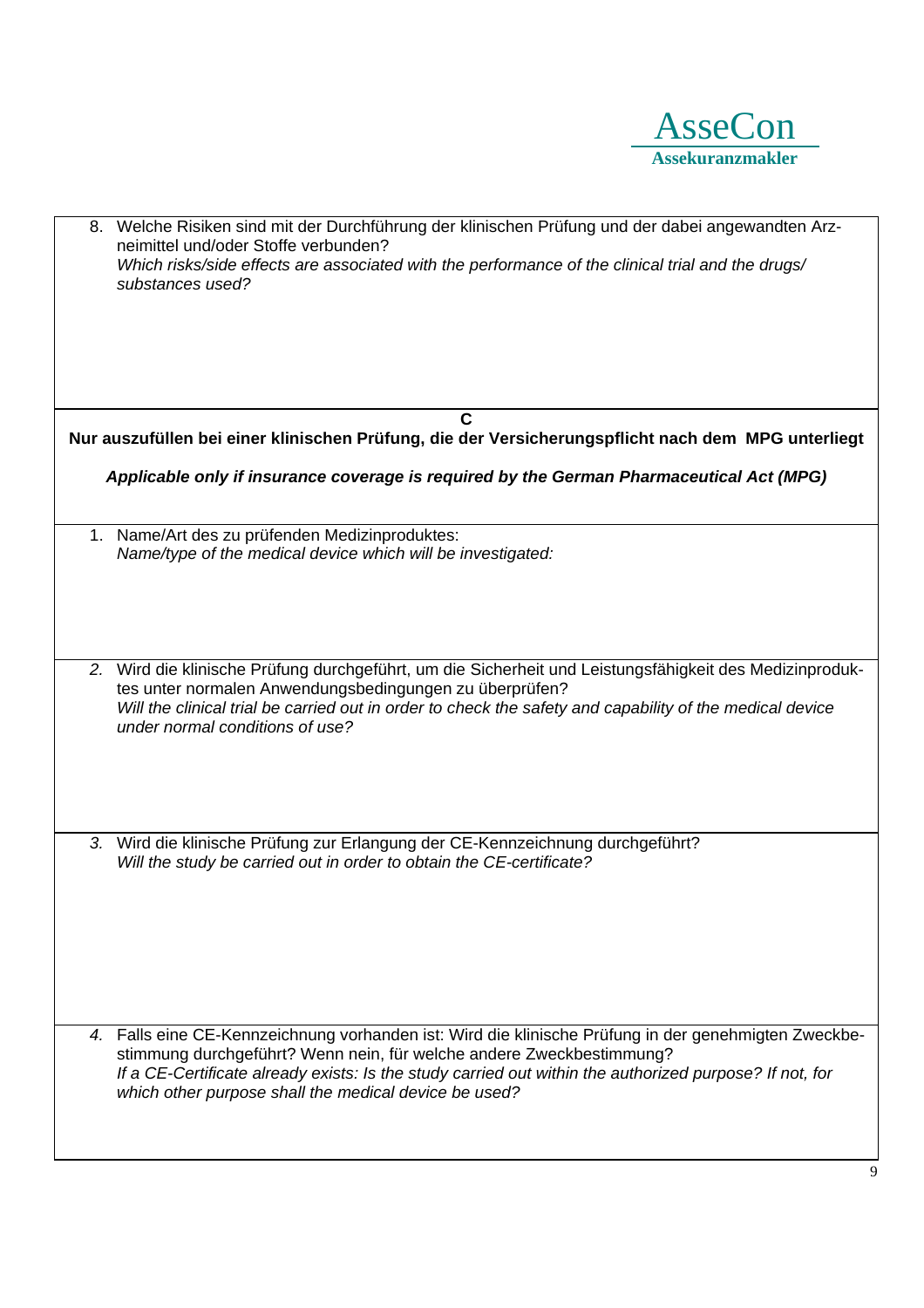

Wenn ja, werden zusätzliche invasive oder belastende Untersuchungen an den Patienten vorgenommen? Wenn ja, welche?

*If yes, will additional invasive or burdensome investigations be carried out in the patients? If yes, which one?* 

*5.* Wird eine Leistungsbewertung eines In-vitro-Diagnostikums nach den Bestimmungen des § 24 MPG durchgeführt? Werden dazu invasive Probeentnahmen oder zusätzliche invasive oder andere belastende Untersuchungen an den Probanden/Patienten vorgenommen? Wenn ja, welche? *Is an evaluation according to § 24 Medical Devices Act (MPG) being carried out? Will invasive samples be taken or will other invasive or burdensome investigations being carried out in the patients? If yes, which?*

*6.* Ist zusätzlich auch Versicherungsschutz gemäß der Verordnung über den Schutz vor Schäden durch ionisierende Stahlen (StrISchV) oder der Verordnung über den Schutz vor Schäden durch Röntgenstrahlen (RöV) zur Verfügung zu stellen? Für welche der beiden Verordnungen? Bitte den Genehmigungsbescheid des Bundesamtes für Strahlenschutz einreichen. *Is insurance coverage according to the German Radiation Protection Ordinance (StrISchV) or respectively the German X-Ray Ordinance (RöV) required? Which Degree applies? Please submit the notification of permission from the relevant authority.* 

**7.** Wird bei der klinischen Prüfung an schutzbedürftigen Patienten, wie z. B. generell kognitiven Schwächen oder Behinderungen, Schwangere, Personen unter 18 Jahre, Gefangene oder Häftlinge, geplante Notfall geforscht? Wenn ja, welche Personengruppe und warum? *Is there a product vulnerable participant population e.g. cognitively impaired, pregnant, under 18 years of age, prisoners, planned emergency use research in the trial?*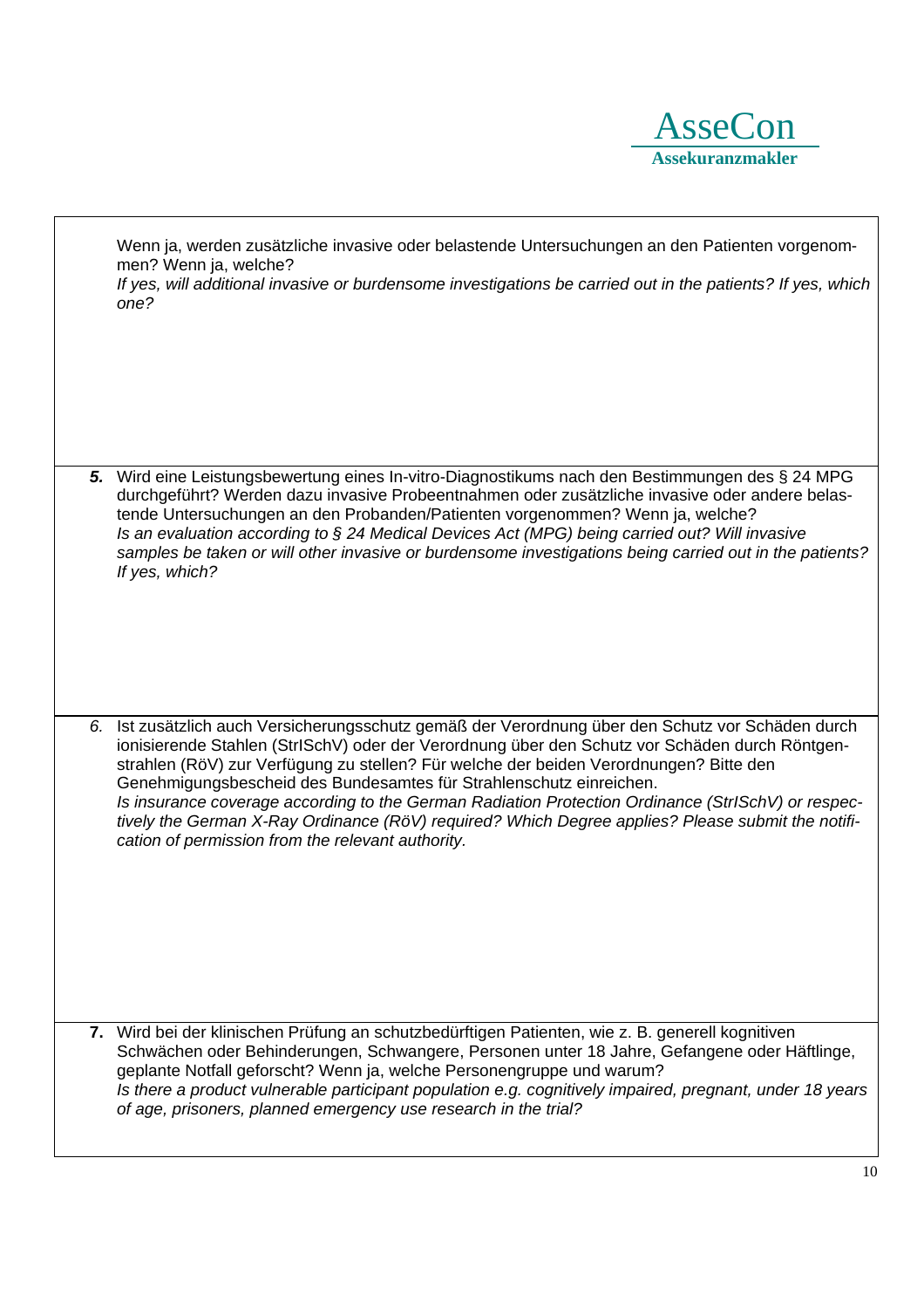

| 8. | Welche Risiken sind mit der Durchführung der klinischen Prüfung und der dabei angewandten Mediz-<br>inprodukte, Arzneimitteln und/oder Stoffe verbunden?<br>Which risks/side effects are associated with the performance of the clinical trial and the drugs/<br>substances used? |
|----|-----------------------------------------------------------------------------------------------------------------------------------------------------------------------------------------------------------------------------------------------------------------------------------|
|    | D                                                                                                                                                                                                                                                                                 |
|    | Nur auszufüllen bei einer Studie, für die keine Versicherungspflicht besteht oder einer Auslandsstudie                                                                                                                                                                            |
|    | Applicable only if insurance is not required by any Germany law or all other Trails<br>(excluding Germany)                                                                                                                                                                        |
|    | 1. Name des Prüfleiters:<br>Name of the Principal coordinating investigator of the clinical trial:                                                                                                                                                                                |
| 2. | Über welche Erfahrungen verfügt der Prüfleiter hinsichtlich der Durchführung klinischer                                                                                                                                                                                           |
|    | Prüfungen/Studien?<br>What experiences does the principal investigator of the study have in respect of the carrying out of<br>studies?                                                                                                                                            |
| 3. | Was ist Ziel und Zweck dieser klinischen Prüfung?<br>What is the aim and the purpose of this clinical trial?                                                                                                                                                                      |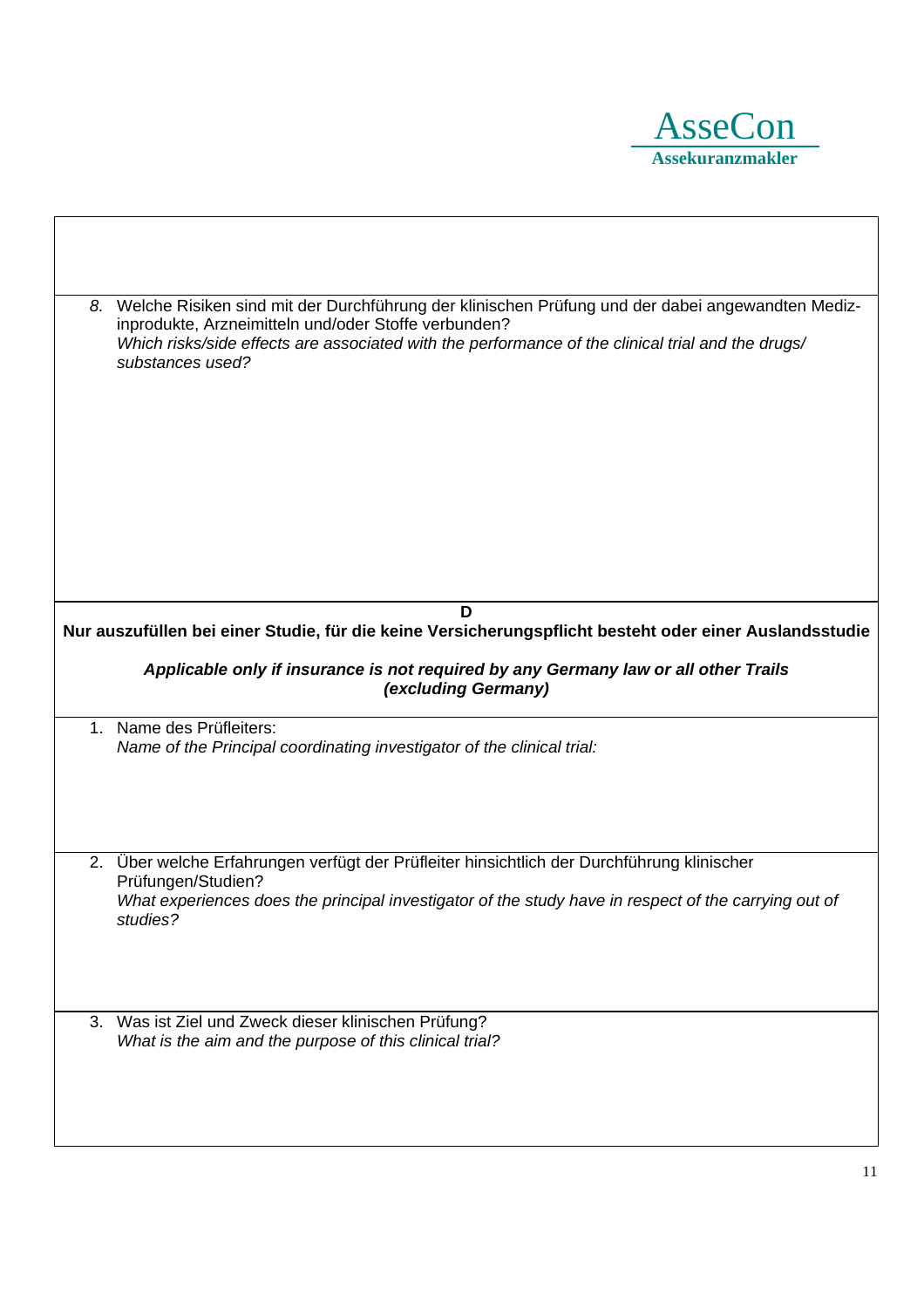

|    | 4. Wird bei der klinischen Prüfung/Studie ein Arzneimittel, Stoff, Medizinprodukt, sonstiges Produkt oder<br>Verfahren angewendet?<br>Is there a drug, substance, medical device, another product or technique which will be applied in the<br>study?                                                                                                                                                                                                                                                          |
|----|----------------------------------------------------------------------------------------------------------------------------------------------------------------------------------------------------------------------------------------------------------------------------------------------------------------------------------------------------------------------------------------------------------------------------------------------------------------------------------------------------------------|
|    | 5. Name / Wirkstoff des angewendeten Arzneimittels, Stoffes, Medizinproduktes oder sonstigen Produk-<br>tes bzw. Bezeichnung / Erläuterung des angewendeten Verfahrens:<br>Name / active pharmaceutical ingredient of the applied drug, substance, medical device or another<br>tested product or respectively the description / explanation of the used technique:                                                                                                                                            |
|    | 6. Dient die klinische Prüfung dazu, Erkenntnisse über den therapeutischen oder diagnostischen Wert,<br>die Leistungsfähigkeit, die Sicherheit, die Unbedenklichkeit oder die Verträglichkeit zu gewinnen?<br>Welcher dieser Begriffe trifft zu?<br>Is it the aim of the study to obtain scientific findings of the therapeutic or diagnostic value, the<br>capability, the safety, the harmlessness or the compatibility? Which term(s) applies (apply)?                                                      |
|    | 7. Wird ein Verfahren angewendet, das dazu dient, Erkenntnisse über den Einzelfall hinaus zu gewin-<br>nen?<br>Does the applied technique serve to realise special knowledge beyond the individual case?                                                                                                                                                                                                                                                                                                       |
| 8. | Welche Arzneimittel oder Produkte etc. werden bei der klinischen Prüfung/Studie bzw. bei der Be-<br>handlung der Patienten neben dem zu prüfenden Arzneimittel, Stoff, Medizinprodukt oder sonstigen<br>Produkt noch eingesetzt? Bitte auch nicht studienbedingte Arzneimittel angeben.<br>Which drugs, products etc. are used within the clinical trial study or within the treatment of the tested<br>persons in addition to the drug, substance, medical device or other product that will be investigated? |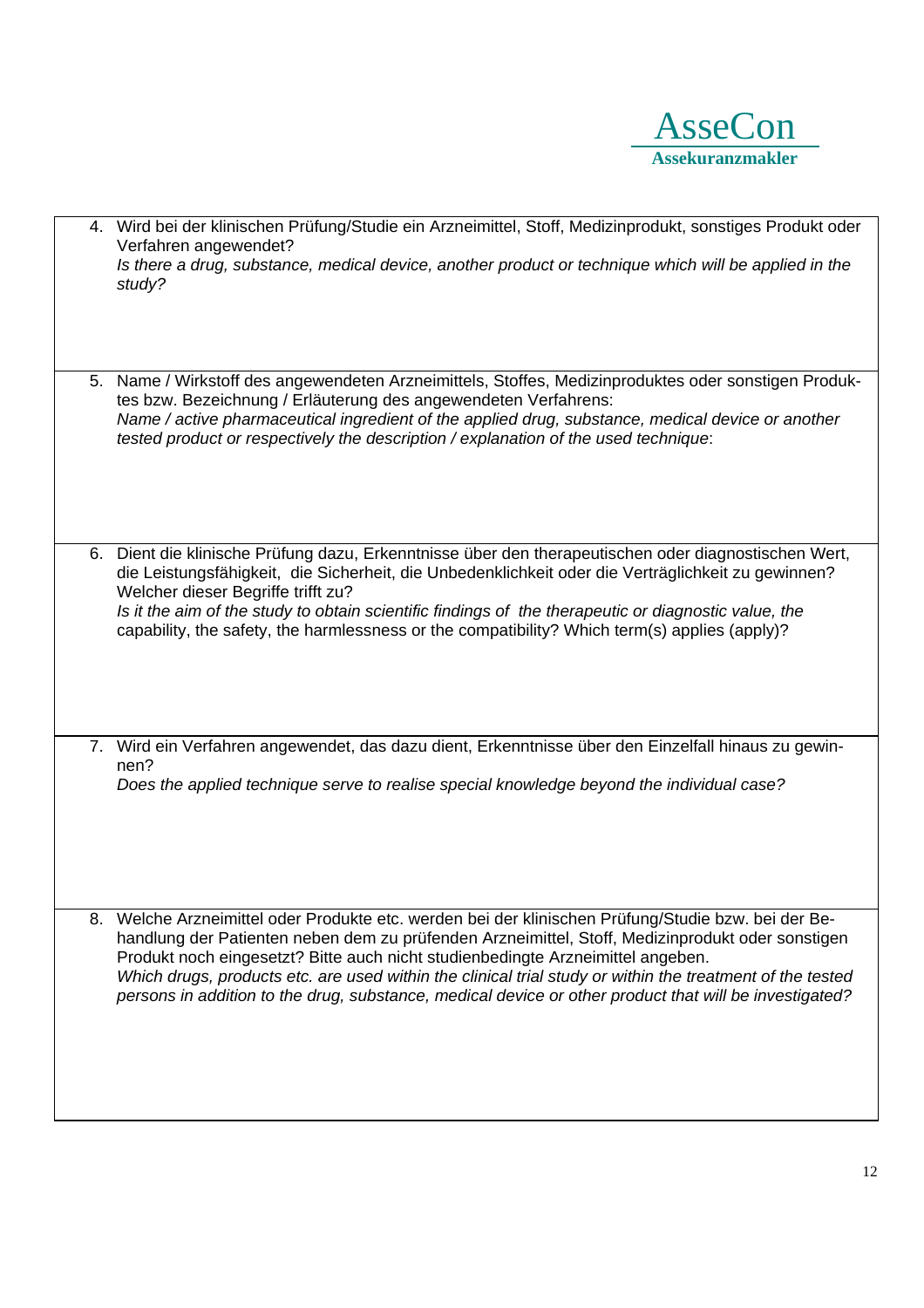

9. Welche Risiken sind mit der Durchführung der klinischen Prüfung /Studie und den dabei eingesetzten Arzneimitteln, Stoffen, Medizinprodukten, sonstigen Produkten oder des dabei eingesetzten Verfahrens verbunden? Which risks/side effects are associated with the performance of the clinical trial and the drugs, substances, medical devices or other products, or the used technique used? 10. Wird die Studie unter Beachtung der "Deklaration von Helsinki" (in ihrer aktuellen Fassung) durchgeführt? *Is the study performed in compliance with the "Declaration of Helsinki" (in its current version)? 11.* Wird bei der klinischen Prüfung an schutzbedürftigen Patienten, wie z. B. generell kognitiven Schwächen oder Behinderungen, Schwangere, Personen unter 18 Jahre, Gefangene oder Häftlinge, geplante Notfall Forschung? Wenn ja, welche Personengruppe und warum? *Is there a Product vulnerable participant population e.g. cognitively impaired, pregnant, under 18 years of age, prisoners, planned emergency use research in the trial?*  **Achtung: Ein Angebot kann für diese nicht versicherungspflichtige klinische Prüfung kann nur abgegeben werden, wenn Sie bei Rücksendung diese Fragebogens die zustimmende Bewertung der Ethikkommission beifügen. Please note:**  *An insurance quote can only be made, if the agreeing evaluation of the ethics committee is attached to this questionnaire.* **E Nur auszufüllen bei einer Studie, für die ausschließlich eine Versicherungspflicht nach der Strahlenschutz-bzw. der Röntgen-Verordnung besteht (reine Strahlenstudien)**  *Applicable only if this study is only governed by the German Radiation Protection Ordinance (StrISchV) or the German X-Ray Ordinance (RöV)*  1. Name des Prüfleiters: *Name of the Principal Coordinating Investigator of the clinical trial:*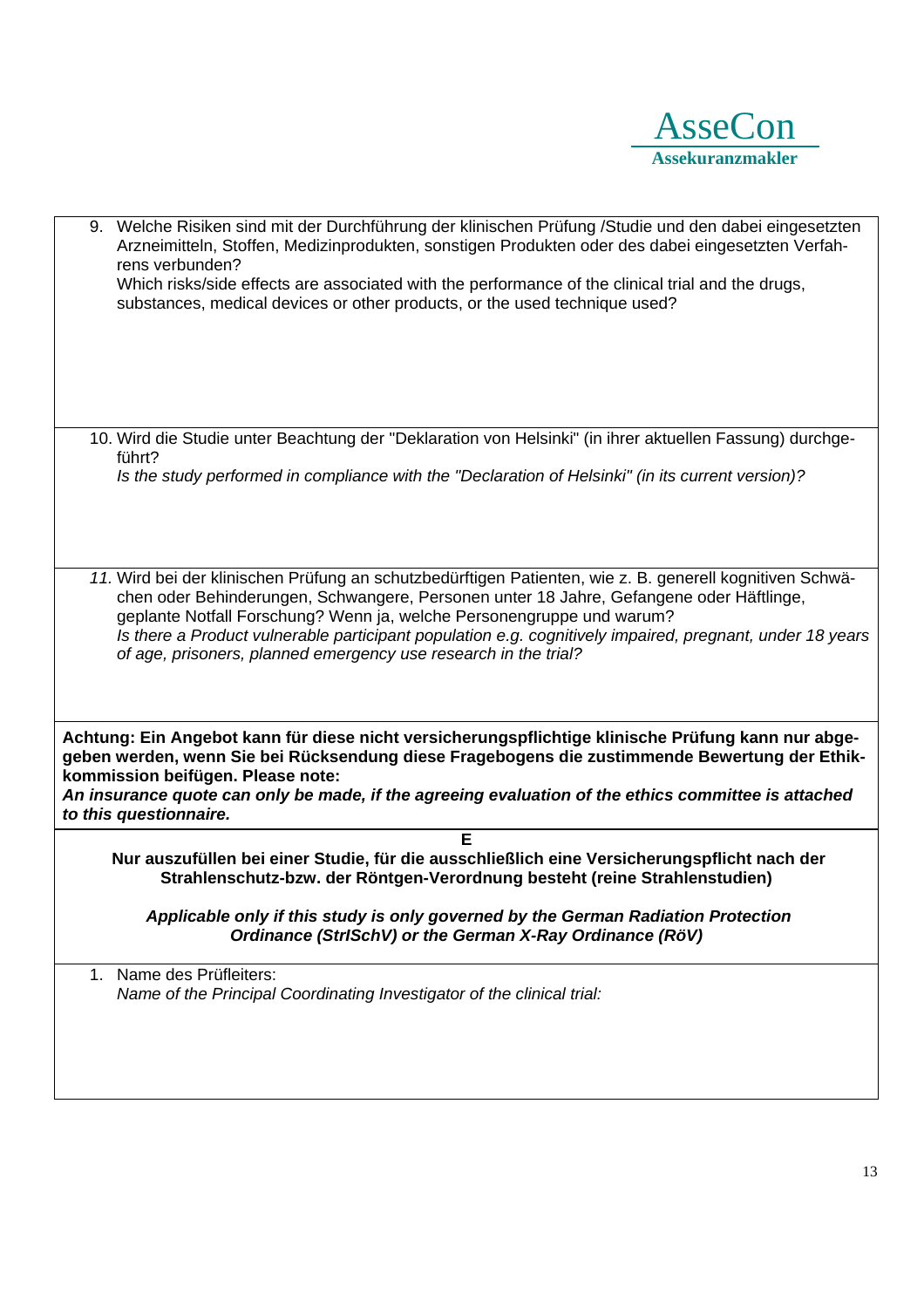

|    | 2. Über welche Erfahrungen verfügt der Prüfleiter hinsichtlich der Durchführung klinischer Prüfun-<br>gen/Studien?                                                                                                                                                                                                                                                                                                                                                                                   |
|----|------------------------------------------------------------------------------------------------------------------------------------------------------------------------------------------------------------------------------------------------------------------------------------------------------------------------------------------------------------------------------------------------------------------------------------------------------------------------------------------------------|
|    | What experiences does the principal investigator of the study have with the carrying out of studies?                                                                                                                                                                                                                                                                                                                                                                                                 |
|    |                                                                                                                                                                                                                                                                                                                                                                                                                                                                                                      |
| 3. | Name der zu prüfenden radioaktiven Substanz oder ionisierenden Strahlung:<br>Name of the radioactive substance or ionizing radiation which should be tested:                                                                                                                                                                                                                                                                                                                                         |
|    |                                                                                                                                                                                                                                                                                                                                                                                                                                                                                                      |
|    | 4. Ist für die Forschungsstudie Versicherungsschutz nach § 24 Abs. 1 Nr. 5 StrlSchV (Strahlenschutz-<br>Verordnung) zwingend erforderlich?<br>Is insurance coverage mandatory for this study according to $\S 24$ paragraph 1 no. 5 of the German<br>Radiation Protection Ordinance (StrSchV)?                                                                                                                                                                                                       |
|    |                                                                                                                                                                                                                                                                                                                                                                                                                                                                                                      |
| 5. | Ist für die Forschungsstudie Versicherungsschutz nach § 28 b Abs. 1 Nr. 5 RöV (RöntgenVerordnung)<br>zwingend erforderlich?<br>Is insurance coverage mandatory for this study according to $\S 28$ b paragraph 1, no. 5 of the German                                                                                                                                                                                                                                                                |
|    | X-Ray Ordinance (RöV)?                                                                                                                                                                                                                                                                                                                                                                                                                                                                               |
|    | 6. Welche Arzneimittel oder Produkte etc. werden bei der Forschungsstudie bzw. bei der Behandlung der<br>Patienten neben der zu prüfenden radioaktiven Substanz oder ionisierenden Strahlen noch einge-<br>setzt? Bitte auch nicht studienbedingte Arzneimittel angeben, soweit bekannt.<br>Which drugs, products etc. are applied within the study or the treatment of the tested persons in addi-<br>tion to the radioactive substance or ionizing radiation which should be tested in this study? |
|    |                                                                                                                                                                                                                                                                                                                                                                                                                                                                                                      |